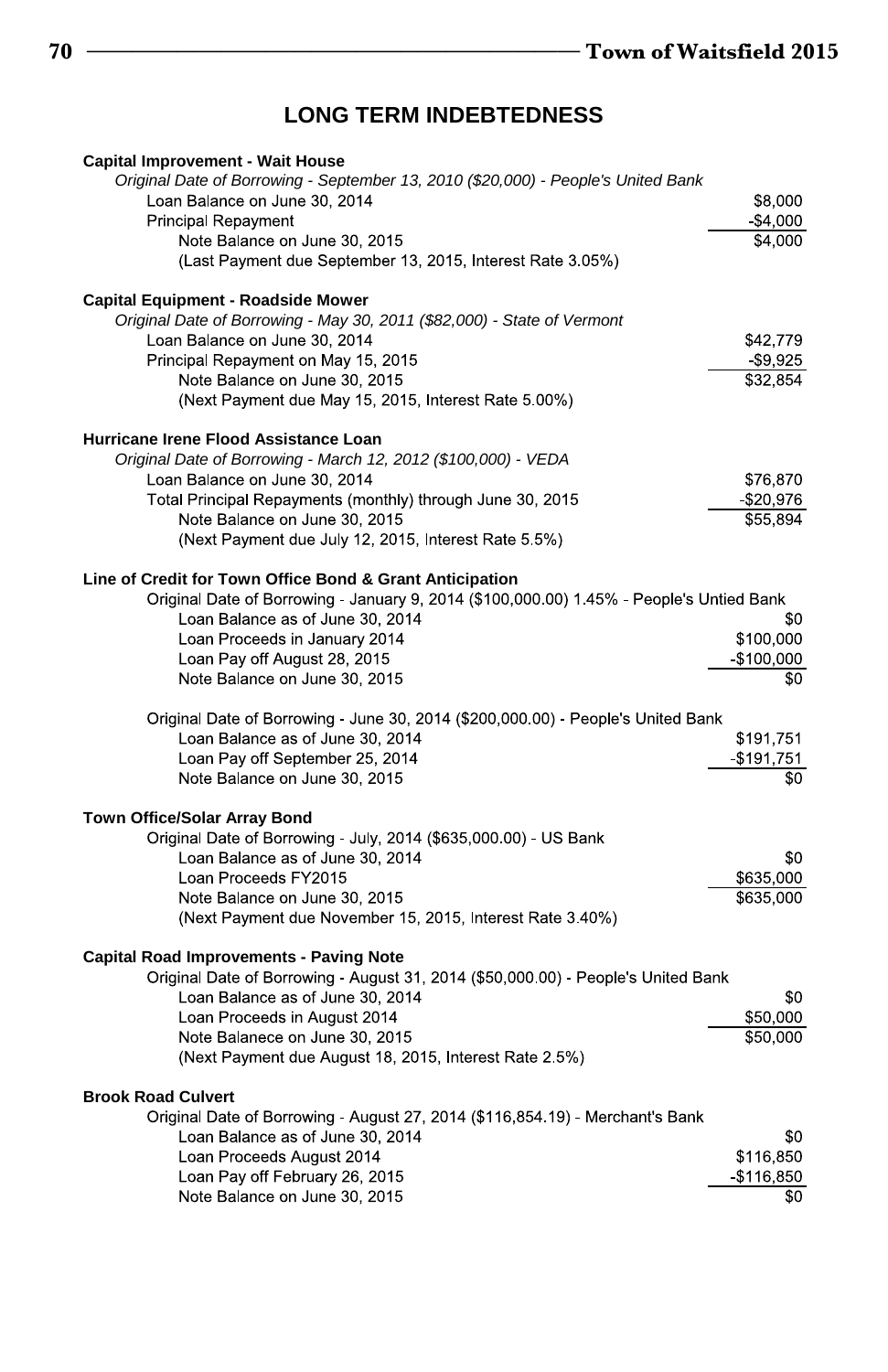### **LONG TERM INDEBTEDNESS**

| <b>Tremblay Road Culvert</b>                                                                                                       |              |
|------------------------------------------------------------------------------------------------------------------------------------|--------------|
| Original Date of Borrowing - August 27, 2014 (\$87,859.00) - Merchant's Bank                                                       |              |
| Loan Proceeds on August 2014                                                                                                       | \$87,859     |
| Note Balance on June 30, 2015                                                                                                      | \$87,859     |
| (Next Payment due August 26, 2015, Interest Rate 2.40%)                                                                            |              |
| Line of Credit: Capital Improvement/Side Walk Projects                                                                             |              |
| Original Date of Borrowing - September 29, 2014 (\$65,000) - People's United Bank                                                  |              |
| Loan Balance as of June 30, 2014                                                                                                   | \$0          |
| Money drawn from Line of Credit on November 14, 2014                                                                               | \$12,583     |
| Note Balance on June 30, 2015                                                                                                      | \$12,583     |
| (Next Payment due September 2015, Interest Rate 1 25%)                                                                             |              |
| <b>Fiscal Year Change Loan</b>                                                                                                     |              |
| Original Date of Borrowing - June 22, 2015                                                                                         |              |
| Loan Balance as of June 30, 2014                                                                                                   | \$300,000    |
| Payments                                                                                                                           | \$0          |
| Note Balance on June 30, 2015                                                                                                      | \$300,000    |
| (Next Payment due June 23, 2016, Interest Rate 0.89%)                                                                              |              |
| <b>Municipal Water and Wastewater</b>                                                                                              |              |
| Decentralized Wastewater State Revolving Fund - Loan RF1-164                                                                       |              |
| Renewed Date of Borrowing - April 9, 2012 (\$210,203) - Vermont Environmental                                                      |              |
| <b>Protection Agency</b>                                                                                                           |              |
| Loan Balance as of June 30, 2014<br><b>Principal Repayment</b>                                                                     | \$210,203    |
| Loan Balance June 30, 2015                                                                                                         | \$210,203    |
| (Next Payment due August 1, 2019, Interest Rate 0.0%)                                                                              |              |
|                                                                                                                                    |              |
| Centralized Wastewater (Big Pipe) - Loan RF1-058                                                                                   |              |
| Renewed Date of Borrowing - November 12, 2012 (\$672, 770) - Vermont<br>Department of Enironmental Conservation                    |              |
| Loan Balance as of June 30, 2014                                                                                                   | \$474,295    |
| Principal Repayment on May 1, 2015                                                                                                 | $-$ \$36,484 |
| Loan Balance June 30, 2016                                                                                                         | \$437,811    |
| (Next Payment due May 1, 2016, Interest Rate 0.0%)                                                                                 |              |
|                                                                                                                                    |              |
| <b>Water Construction Grant Anticipation Loan</b><br>Original Date of Borrowing - September 17, 2012 (\$3,014,000) - United States |              |
| Department of Agriculture Rural Development                                                                                        |              |
| Loan Balance as of June 30, 2014                                                                                                   | \$2,950,038  |
| Principal Repayment September 17, 2014                                                                                             | $-$ \$21,464 |
| Principal Repayment March 17, 2015                                                                                                 | $-$ \$22,423 |
| Note Balance on June 30, 2015                                                                                                      | \$2,906,151  |
| (Next Payment due September 17, 2015, Interest Rate 2.75%)                                                                         |              |
| Eagle's Water Construction (Line of Credit)                                                                                        |              |
| Original Date of Borrowing - August 26, 2013 (\$200,000) - People's United Bank                                                    |              |
| Loan Balance as of June 30, 2014                                                                                                   | \$200,000    |
| <b>Principal Repayment</b>                                                                                                         | \$2,886      |
| Note Balance on June 30, 2015                                                                                                      | \$197,114    |
| (Next Payment due November 21, 2015, Interest Rate 1.35%)                                                                          |              |
|                                                                                                                                    |              |